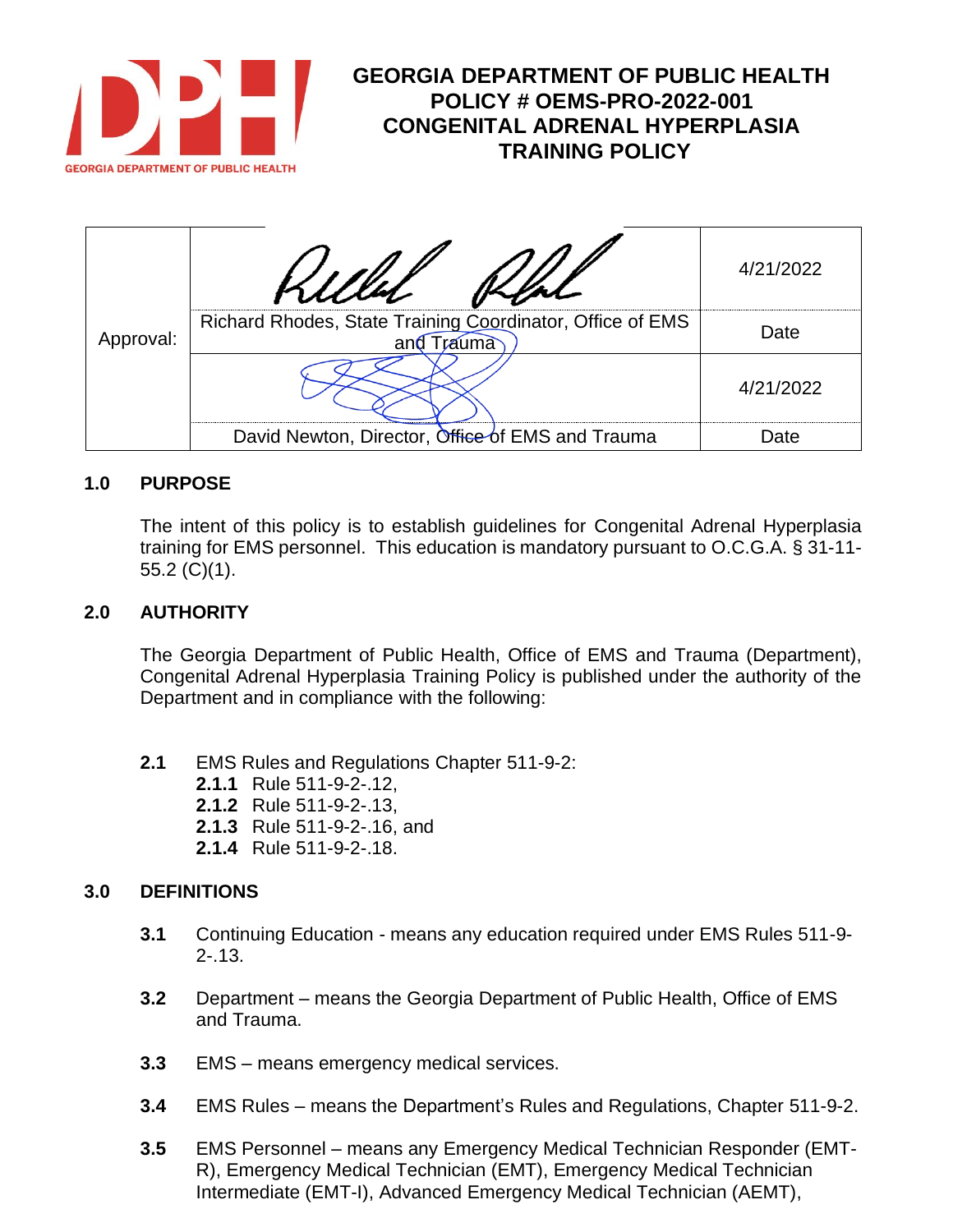| <b>Department of Public Health</b>                 | Policy No.             | OEMS-PRO-2022-001 |                          |         |
|----------------------------------------------------|------------------------|-------------------|--------------------------|---------|
| <b>POLICY AND PROCEDURES</b>                       | <b>Effective Date:</b> |                   | 04/21/2022   Revision #: | Initial |
| Congenital Adrenal Hyperplasia Training   Page No. |                        | 2 of 4            |                          |         |

Cardiac Technician (CT), or Paramedic (P) currently licensed by the Department.

- **3.6** Initial EMS Education means any EMR, EMT, AEMT, and Paramedic courses approved by Department.
- **3.7** Program Director the person at an Initial Education Program that is responsible for all aspects of the program, including, but not limited to: the administration, organization, and supervision of the educational program, the continuous quality review and improvement of the educational program, long range planning and ongoing development of the program, as well as the effectiveness of the program.
- **3.8** Course Coordinator the person at an Initial Education Program that is responsible for the coordination of an EMS Initial Education Course approved by the Department.
- **3.9** Congenital Adrenal Hyperplasia Training means training developed by the Georgia Office of EMS & Trauma that provides medics with training related to Congenital Adrenal Hyperplasia and the administration of Hydrocortisone Sodium Succinate (Solu-Cortef).

## **4.0 SCOPE**

This policy applies to all EMS Personnel licensed by the Department and all EMS Initial Education courses approved by the Department.

## **5.0 POLICY**

It is the policy of the Department that EMS Personnel must successfully complete the Georgia OEMST Congenital Adrenal Hyperplasia course on TRAIN Georgia.

## **5.1** EMS Personnel.

- **5.1.1** EMS Personnel whose license expires in the year 2023, who did not complete the Georgia OEMST Congenital Adrenal Hyperplasia course on TRAIN Georgia as part of their initial EMS education, must complete this training on or before March 31, 2023 (EMT, AEMT, Paramedic) or before September 30, 2023, for EMT-R as part of their continuing education requirement.
- **5.1.2** EMS Personnel whose license expires in the year 2024, who did not complete the Georgia OEMST Congenital Adrenal Hyperplasia course on TRAIN Georgia as part of their initial EMS education, must complete this training on or before March 31, 2024 (EMT, AEMT, Paramedic) or before September 30, 2024, for EMT-R as part of their continuing education requirement.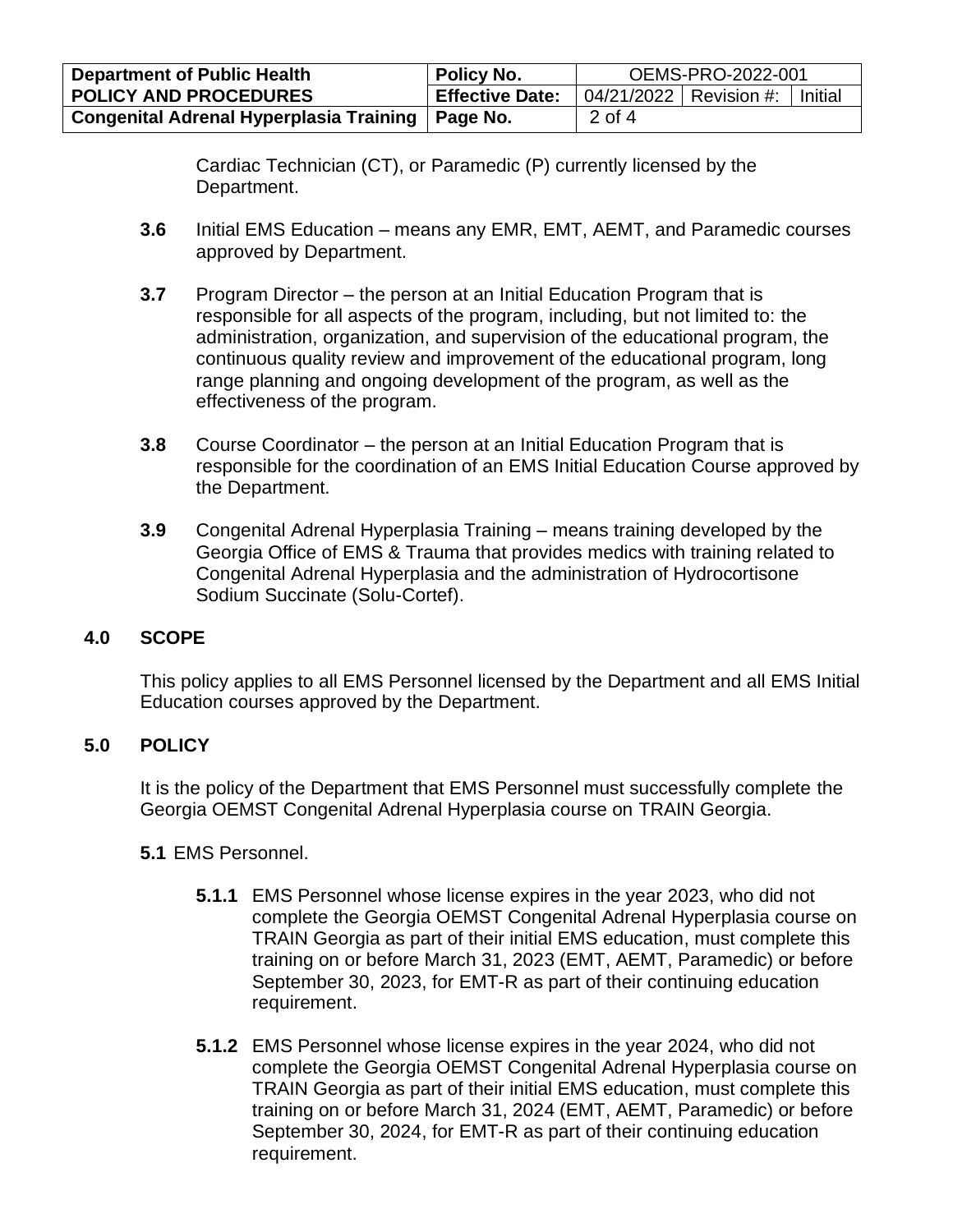| <b>Department of Public Health</b>                 | Policy No.             | OEMS-PRO-2022-001        |  |         |
|----------------------------------------------------|------------------------|--------------------------|--|---------|
| <b>POLICY AND PROCEDURES</b>                       | <b>Effective Date:</b> | 04/21/2022   Revision #: |  | Initial |
| Congenital Adrenal Hyperplasia Training   Page No. |                        | 3 of 4                   |  |         |

- **5.1.3** EMS Personnel who receive an initial EMS license after March 31, 2022, will be required to complete the Georgia OEMST Congenital Adrenal Hyperplasia course on TRAIN Georgia.
- **5.1.4** Once completed, the training does not need to be completed for any future license renewal cycles.
- **5.2** EMS Initial Education Programs.
	- **5.2.1** All initial EMS education courses beginning on or after June 1, 2022, will be required to include the Georgia OEMST Congenital Adrenal Hyperplasia course on TRAIN Georgia as part of the initial EMS education curriculum.
	- **5.2.2** A student only needs to complete this training once during their initial EMS education.

#### **6.0 PROCEDURE**

There is one pathway for EMS Personnel to complete this required training. The course is available on TRAIN Georgia. The video must be completed and the associated test must be successfully passed.

**6.1** The web-based course is available on the Department's Learning Management System TRAIN Georgia at [https://www.train.org/georgia/home.](https://www.train.org/georgia/home)

## **7.0 RESPONSIBILITIES**

- **7.1** EMS Personnel shall be required to successfully complete the Georgia OEMST Congenital Adrenal Hyperplasia course on TRAIN Georgia on or before the date specified in section 5 of this policy.
	- **7.1.1** EMS Personnel shall maintain verification of successful course completion of the Georgia OEMST Congenital Adrenal Hyperplasia course in the event of an audit pursuant to EMS Rule 511-9-2-.13.
- **7.2** Program Directors and Course Coordinators overseeing Department approved initial EMS Initial Education programs that begin on or after June 1, 2022, shall verify that each student in their program has successfully completed the Georgia OEMST Congenital Adrenal Hyperplasia course on TRAIN Georgia as part of the successful course completion.
	- **7.2.1** EMS Initial Education programs must maintain verification of students successful completion as part of the student's record as required by the Department pursuant to EMS Rule 511-9-2-.18(27).